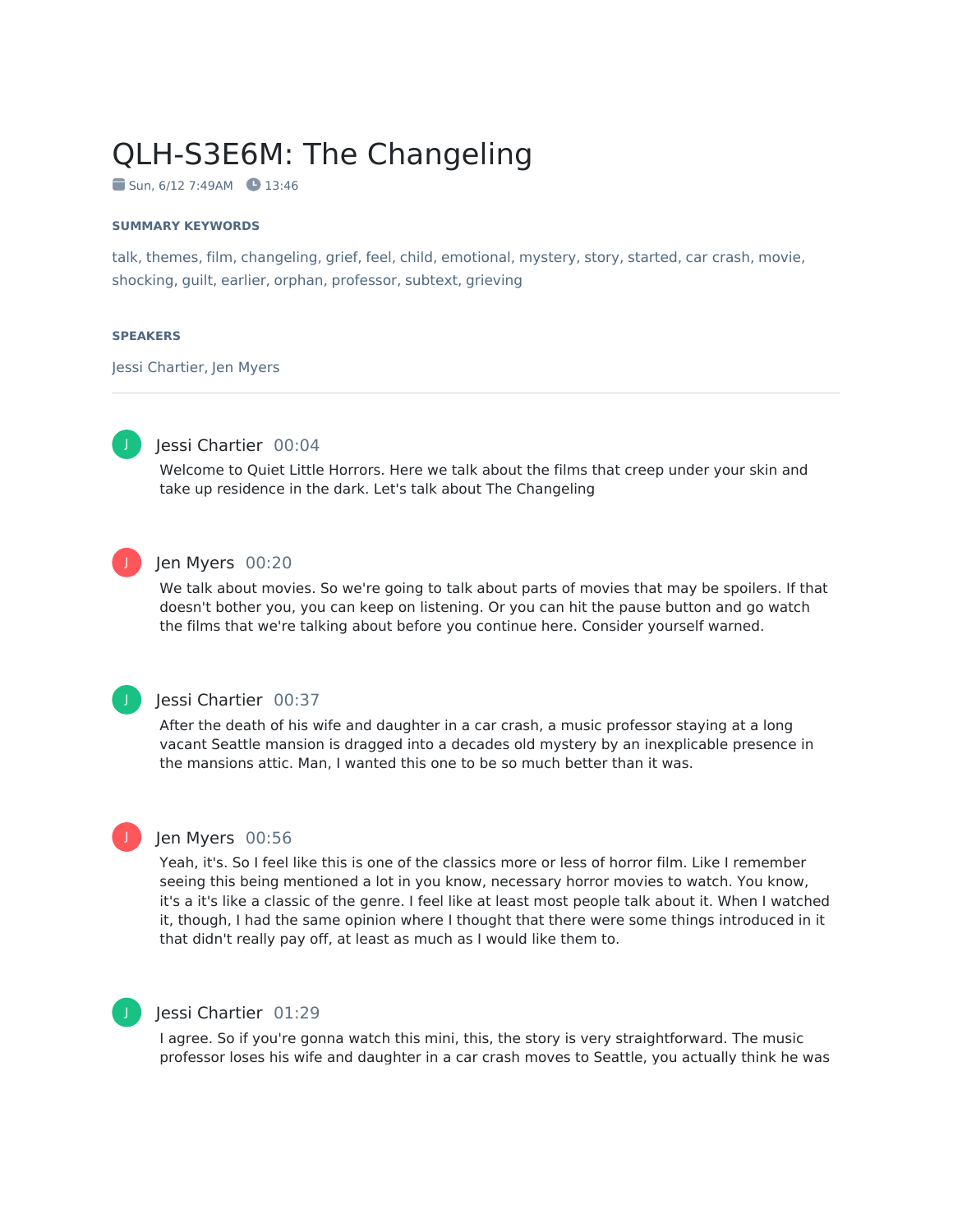professor loses his wife and daughter in a car crash moves to Seattle, you actually think he was a composer, and then becomes a professor, because he needs to take care of himself and kind of reset ends up moving to Seattle to become a professor at the University. rents a house needs a house big enough for a music room, etc. So he ends up renting this house. And then he starts encountering, basically ghosts, who are trying to use him to solve the murder of this boy in the house. And that's it. Like that's the storyline. It's real straightforward. And I, the beginning, Jen and I were talking just before we started recording here, but like, The opening was so emotionally raw, like, it was hard, it was rough. And then it's like, they never circle back to it. They're just like, Oh, you're grieving. So that's why this spirit can reach out to you because you're grieving. Like that. Was it? I was like, really?

### Jen Myers 02:46

J

Yeah, I and one of the things I mentioned to you earlier is that I had seen this like, I don't know, it's been in like, a couple years. And then I just watched rewatched it before this podcast. And in my mind, I had it set more as I had given that kind of potential subtext, more space in my mind. So I rewatched it and I was like, Oh, they really don't push that as much as I had kind of thought that they did, because I guess that's what I wanted them to do. Right? Like the the first like, what, 15 minutes of this film, and it is the car crash that the wife and child dies and is like, horrific and such a freak accident. It's really shocking. You know, it just the film opens this way. And it's not just like a standard crash. There's like, Oh, isn't there like a semi truck involved? And yeah, it goes totally out of the way. And it's all just so weird. And he's making a call on the phone booth as it happens. So he's like, oh, you know, separated from them. But seeing everything. And it's, it's really shocking, really horrific. And yeah, and I do think that there is a very, very, very subtle subtext in the film, as like you said, there's idea He's grieving, he's more open to things. I wanted it to be a little bit more of a maybe there's just me reading into it. But I was also thinking there was more of a he was spurred to solve the mystery of what happened to this little boy who had lived in the house the the spirit that was haunting it, because it was a way for him to maybe kind of exercise his demons around what happened to his family, and that there was almost a kind of obsession driving him to do that. And I feel like you could read that into this but as like I said, I don't watch this movie the second time. I realize you have to read that into it because the film doesn't really make it. Like I said, I don't even know if the film makes it a proper subtext much less a text.

### Jessi Chartier 04:47

I don't think they do. I don't think they do because I think that the like you're talking about the forced subtext is kind of this idea that he has not put to rest his own grief and really has is not willing to let go of his wife and child being dead. But that is never indicated in the film like theirs, which would have created such a beautiful character arc for this protagonist. And I just don't feel like there's even a character arc. He's just a detective. And he doesn't grow from it. He doesn't, because there's nothing to grow from like he's not He starts out yes, in a state of a loss. But he, the character, the language, the dialogue, nothing is there about him being stuck in that grief, there's nothing that indicates that he is on able to properly put to rest the memories, or not the memories, but the the desire to have someone alive, right. I don't know how to phrase that, but just not willing to let them go. And so this just becomes like a straight up murder mystery. And it was we could have been so much more.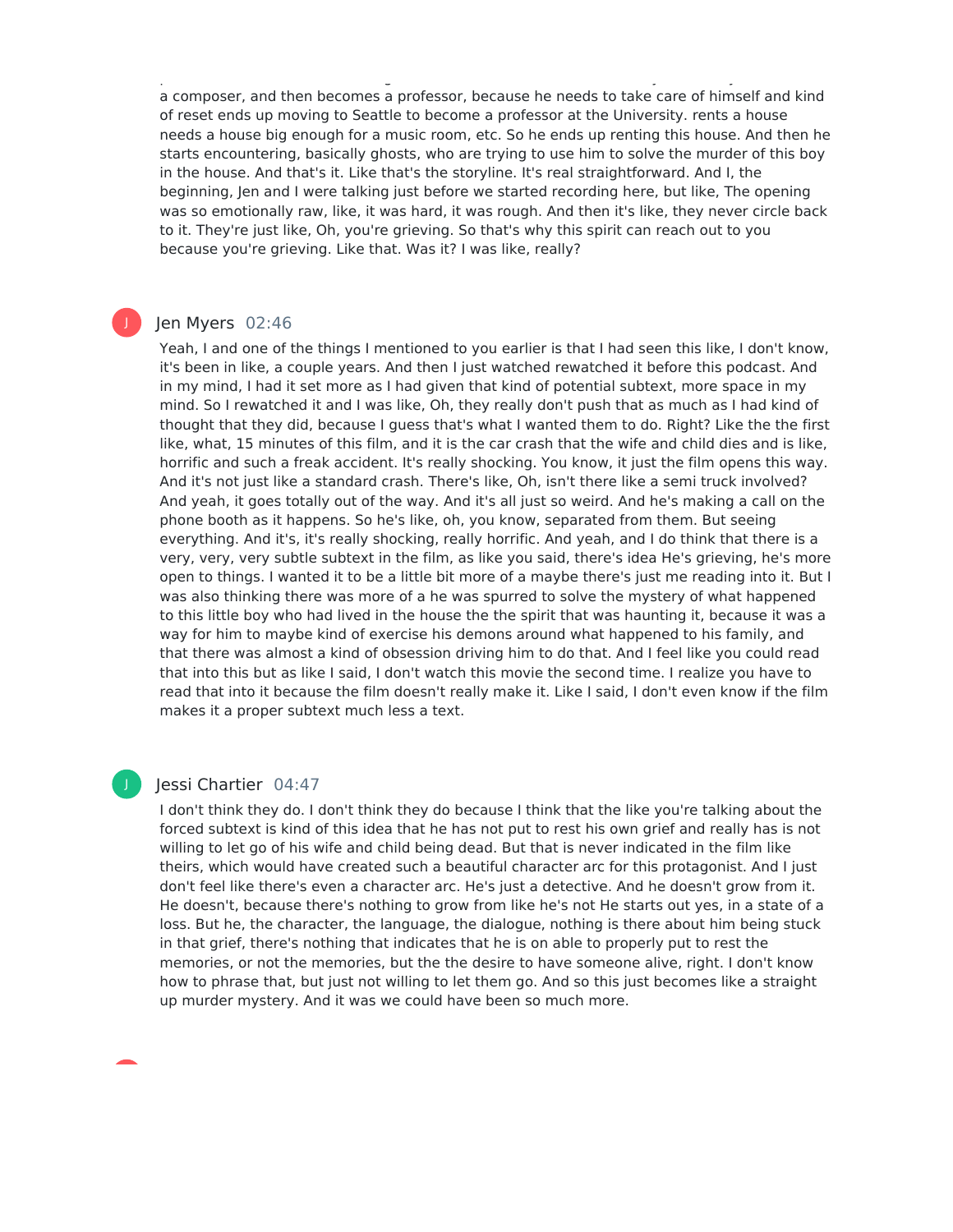

#### Jen Myers 06:10

Yeah, I think that the thing is that they started out with that emotion, emotional, shocking scene. And I feel like if that hadn't been in there, I wouldn't have created any sort of expectations for seeing more of that sort of thing, or at least like a fallout of that. And I'd maybe the other thing in this is, I feel like I do need to acknowledge that modern horror films, I think, lean much more into grief. And I mean, we have talked about many films that have been made fairly recently that do make it very explicit that there are emotional horrors going on underneath whatever the plotline is. So I think that maybe we are also more primed to expect that sort of thing. But this is a bit of an older movie. And for whatever reason, they just didn't carry through with what the maybe we got introduced in the themes there. We were talking about this earlier, and I called it Chekhov's emotional gun, where it's like they introduced a gun in the form of emotional trauma, but it never actually fires throughout the film. They just like forget about it.

# J

J

### Jessi Chartier 07:22

Yep. Yep. I just, it leaves it very limp. Like, it's just it's, it's a it's a straightforward story, like they could have cut that entire exposition, and it would have been the same story.

### Jen Myers 07:33

And I almost would have liked that better, right? Because then you wouldn't have you know, expectation setup, it just would it because it is a, I think, an effective. And I found frightening, haunted house ghost detective story. And that could be that could that can be totally great. And, you know, I think that some of the things that they have in there that when the wheelchairs going down, the stairs are chasing that one woman character. That's pretty scary. I like it. And I can get into a paranormal detective story. But you're right, it feels a little bit of a letdown when you they hinted at some maybe deeper themes and the beginning. So I think yeah, what's really wrong is that they try I guess, tried to do both, or I almost wonder if they started out with a little bit more emotional resonance. At some point, somebody higher up was like, No, people don't really care about that. Just make it a standard murder mystery story.

#### Jessi Chartier 08:34

Yeah, exactly. Well, and we'd hoped for so much more, because this month's theme is about loss of a child. And so we're like, oh, the changeling is like a classic, we should watch that one because he loses a child and Nullah. And it's like, oh, so I think that we actually found more, or at least I found more in our main episode, which is a dark song, which we'll talk about in the next full release. But I found so much more complexity and texture around that theme there than I did in the changeling. And it was really disappointing. I was really disappointed. And maybe we just picked the wrong movie for this theme. And, you know, if, listeners if you have better suggestions for something about loss of a child, let us know. Yeah.



J

### Jen Myers 09:22

And like I said, it's funny because I had seen this film, and these kind of emotional themes. It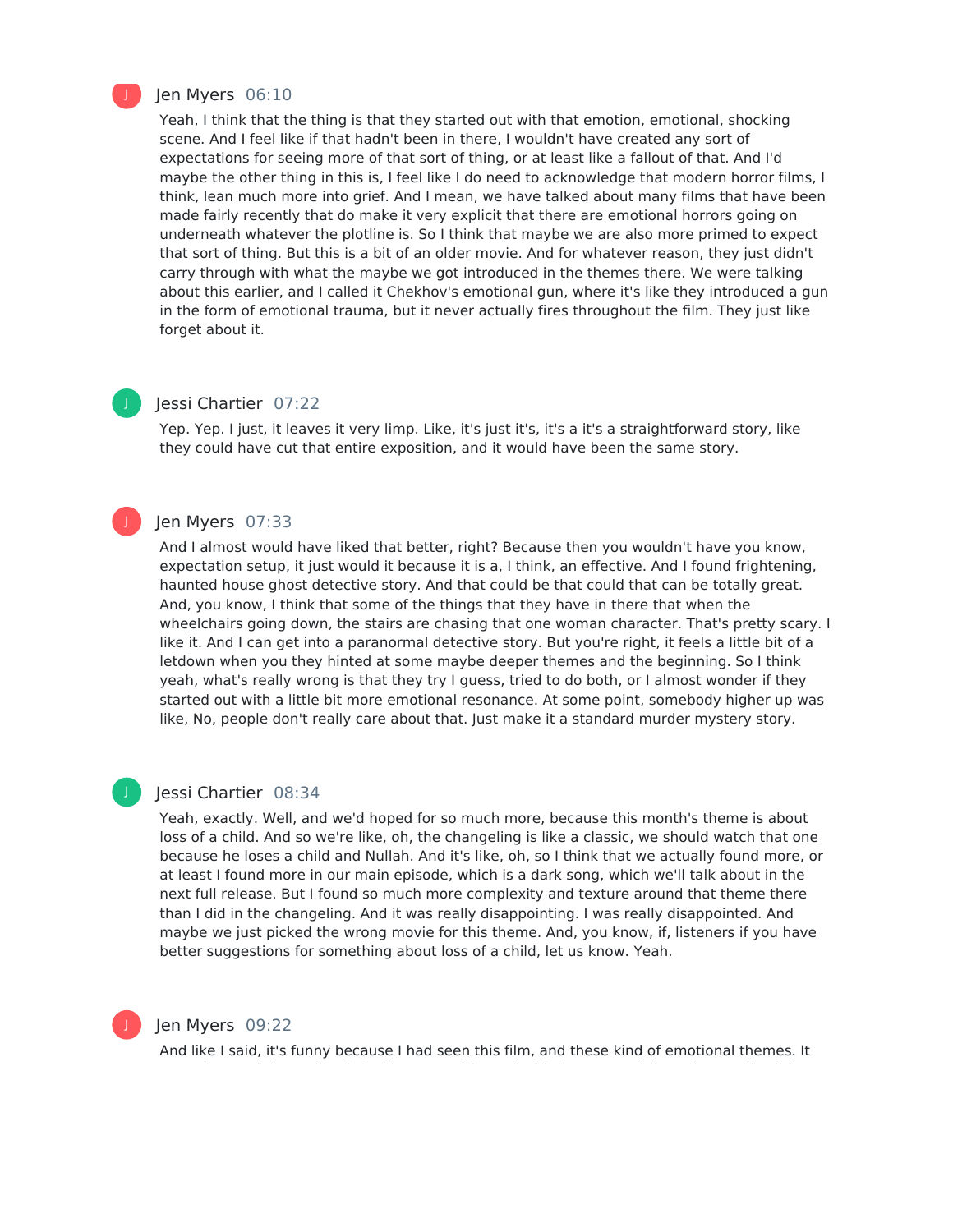was what stuck in my head. And it was until I watched it for a second time, they realized that the themes never really paid off. But that was the part that resonated with me. So that was the part that I remembered the most. And then I kind of had forgotten the fact that it didn't really carry those through as much as I would like it to. So I don't know, I feel like those themes are still underneath there. They just didn't really pay off in this film. But in a way, maybe it was still a good place to start with this month's discussion about that topic because we were able to to talk about, like, what doesn't work? Yeah. And you know, what it also is interesting, I think is going to be an interesting thing to contrast is that this film, the main character is a father, a man. And then the next one we're gonna talk about is a mother. And I'm wondering if there are any kind of especially because The Changeling was made earlier, if there's any sort of outdated gender roles in there that lead to whether one is more emotional than the other?

### Jessi Chartier 10:25

J

J

Yeah, that's, that's a really good point, although, and maybe that maybe we can explore that a little bit. Because like, if I think about, we talk about the death of the child, and we focused on this discussion specifically about the death of the daughter, but there is another child death in the film, there is the death of the boy. And her father is the one who kills him and drowns him, right. And so, but that's not a grief. That's not it's just greed, like he kills the boy in order to replace him with an basically with, he replaces him literally, he goes out and finds an orphan and replaces them in order to maintain the inheritance that was given to him. So it's like, I don't know, it's just it's a it's an odd movie.

### Jen Myers 11:13

I mean, I guess there is. Yeah, there is, like I said, I feel like there's, at some point, somebody thought about the stuff that's under the surface, but it's so deep under the surface, you really have to work at it. Because like, there is an issue of guilt there. Right? I mean, maybe the father, the original father, that killed the kid wasn't feeling all that guilty, but there is kind of an inherited guilt, because then the the orphan that was put into that son's place grows up to be what was he he's a politician, right, or somebody with a lot of influence. And, you know, it has to deal with I don't think he knew that that's what happened even know that. I mean, he would have had to know something I don't really know, it's not really clear. He seems surprised by that. Or he seems like he needs to deal with the revelation that the man who raised him killed, the boy whose place he took something like that. So there's definitely like these themes of fatherly quilt, inherited guilt, inherited grief, and things like that. But so it's like, it's all there under the surface, but none of it is really teased out to be directly relevant to our main character. And I guess that's what's frustrating about it, because you like you can see it all there. But it's so oblique and so vague that it doesn't be become a very effective part of the story.

### Jessi Chartier 12:38

Right? I agree. Yeah, it just, it just falls flat. It just falls flat. It does not fall flat though, in our next film. And I really excited to talk about that, because that one is so rich in and what it hyper focuses on as a very particular point in the grieving process, especially as a parent, I'm very excited with the name of that is, oh, A Dark Song.